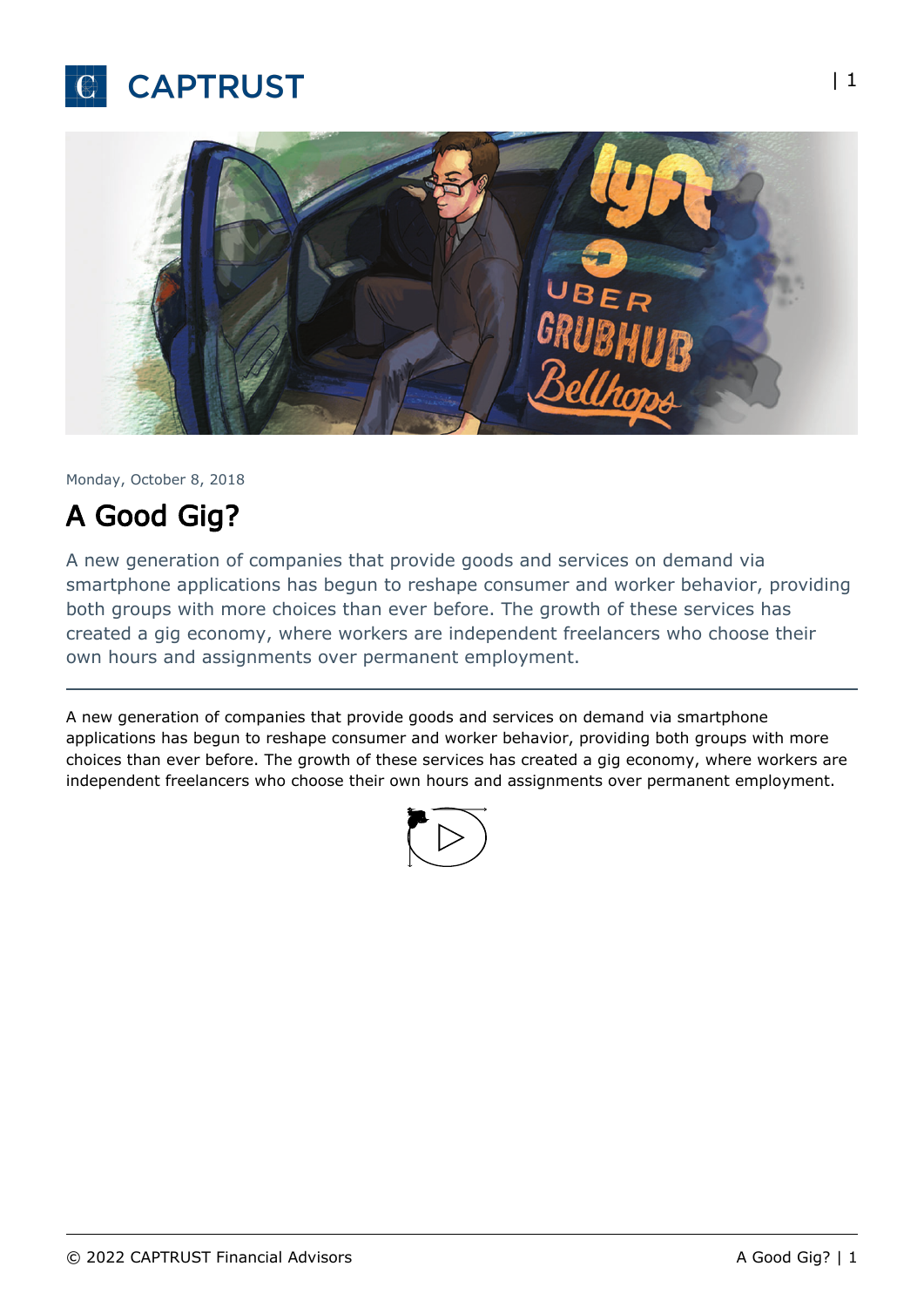

Although most people, an estimated 89 percent, are not familiar with the term gig economy, the majority, more than 70 percent, have participated in it by using a shared or on-demand online service.<sup>1</sup> When planning a vacation, you can rent a beachfront condominium directly from a homeowner rather than stay at a resort. Instead of renting a car, you can request a ride with your phone and popular ride-sharing apps such as Uber or Lyft. What if you need someone to pet sit while you're away, or you want to come home to a detailed car or a completed landscaping project? Today, there's an app for just about anything. New gigs can emerge quickly in this technology-fueled environment. In the city of Raleigh, North Carolina, over the course of a single summer weekend, flocks of electric, pay-by-the-minute Bird scooters appeared, with riders soon zipping along sidewalks, leaving some less cheerful drivers and pedestrians wondering what had just happened and city officials scrambling to catch up with regulation. What isn't as visible is the troop of paid Bird hunters who drive around town after hours to collect, recharge, and reposition the scooters, in a type of scavenger hunt meets part-time job.

The growth of the gig economy presents opportunities and challenges to all market participants. It has been described both as the Industrial Revolution of our age, with the potential for massive gains in productivity—and as the end of job security. It's been hailed as a liberator for workers seeking to work on their own terms and criticized as a predatory system that leaves workers underpaid, overstressed, and more unprepared for the future than ever before.

What's the real story? Is it a good gig?

#### What's the Gig?

Services or service platforms that make up the gig economy share a few common traits, such as:

- The ability for consumers to grant (or gain) temporary access to underutilized assets, such as a vacation home or a car, with idle capacity. Cars, for example, are unused for 95 percent of their lifetime. $2$
- Greater flexibility for both buyers and sellers of goods and services. Consumers and businesses gain the ability to buy services or contract help on demand, and sellers or providers of services can choose when to work, including nontraditional hours that fit with their lifestyles or other time commitments.
- A willingness by both sides to conduct business with strangers. In a decentralized model, building mechanisms for trust becomes one of the primary roles of the platform provider, whether that's a driver or riders given ratings in a ride-sharing app or your eBay feedback rating.

#### Gigs Past

The comparison to the Industrial Revolution is interesting, because in some ways the gig economy seems like a 180-degree turn. As economic historian Louis Hyman describes it, the Industrial Revolution of the 18th century saw a movement of workers from farms and artisans' shops to centralized locations where their efforts could be coordinated and managed. They earned a wage instead of the profits of their labor. This change in labor patterns, when accelerated by the new technology of the day—steam power and assembly lines—powered massive gains in productivity.

Today, the movement is in the reverse—from formal, centralized workplaces to more flexible, loosely affiliated work arrangements. This phenomenon is not new. Hyman explains that it has been underway since the 1970s: "Over these four decades, we have seen an increase in the use of day laborers, office temps, management consultants, contract assemblers, and every other kind of worker filing an IRS form 1099.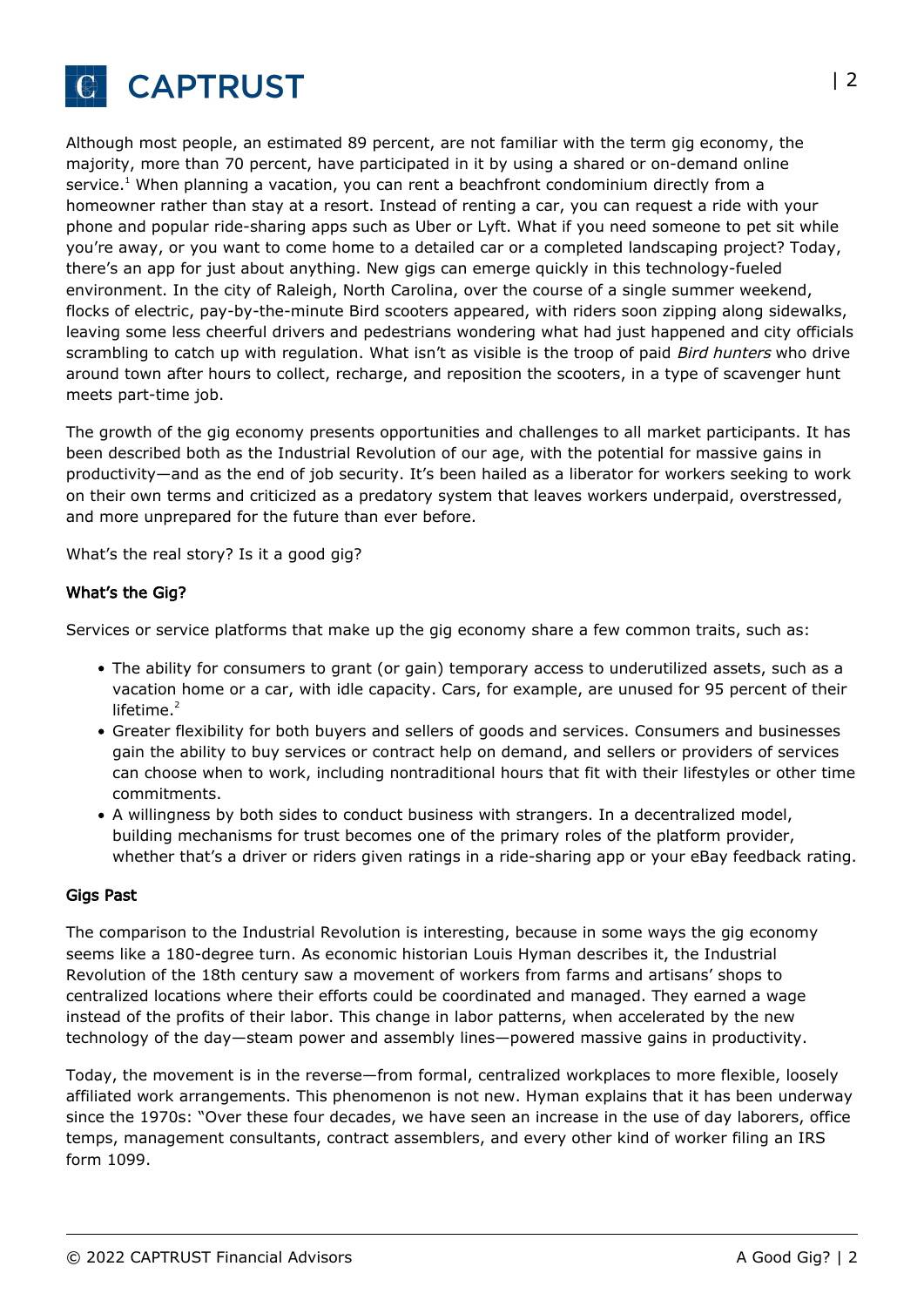



"More recently, what has changed is the pairing of workers' appetite for short-term, independent employment with smartphone technology platforms to connect these workers to buyers. As with the Industrial Revolution, technology did not create the movement; rather, it has accelerated it. Digital gig platforms, for example, solve the challenges of efficiently linking buyers and sellers, establishing trust, setting a price, and facilitating payments.

#### Gigs Present

The Brookings Institute has estimated that this facet of the economy will grow from \$14 billion in 2014 to \$335 billion in 2025.<sup>3</sup> However, the size and growth rate of the gig economy labor force is not easily captured in official employment statistics. In 2016, the JPMorgan Chase Institute estimated that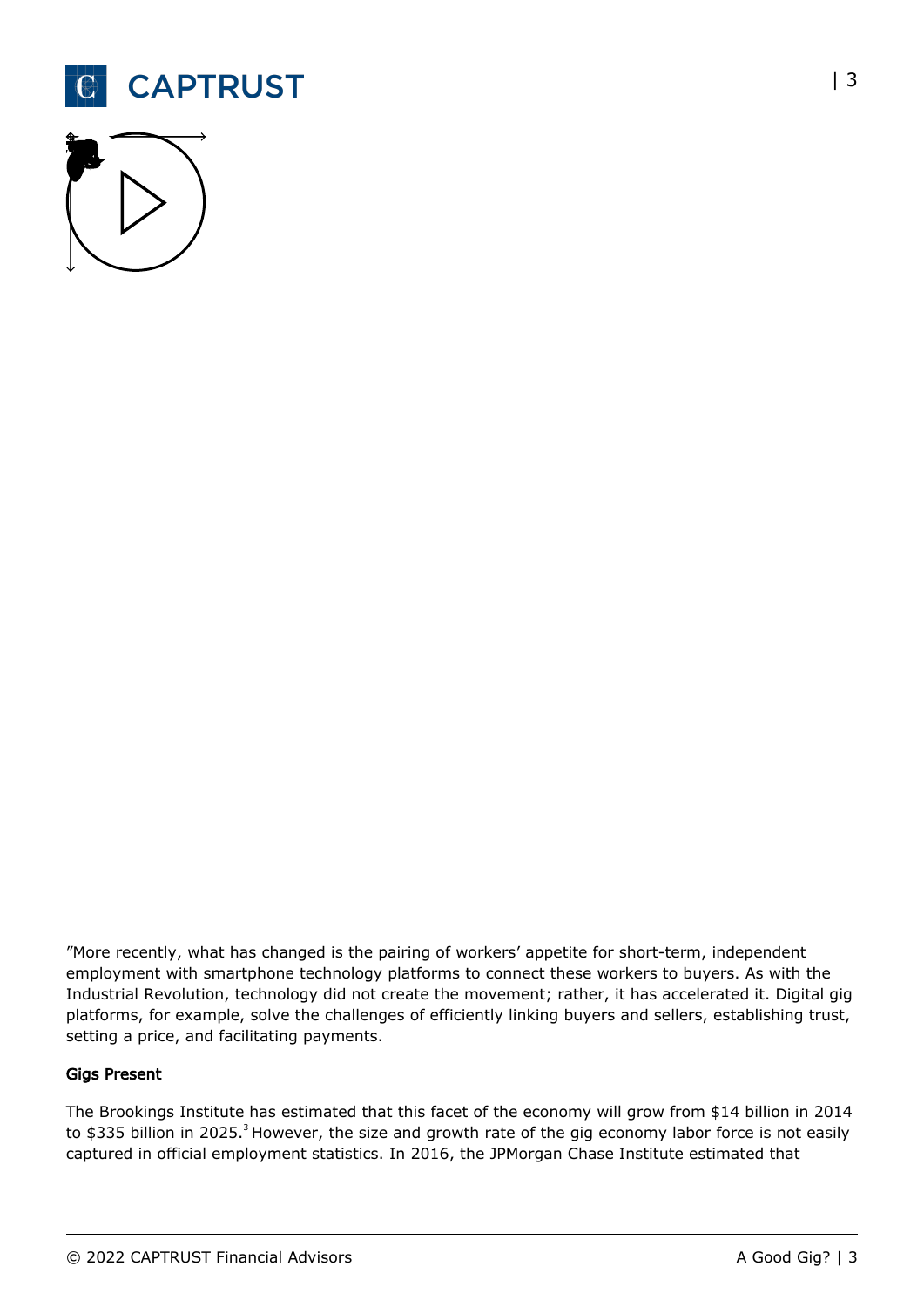

around 1 percent of adults had earned income in a given month from online platforms, and that more than 4 percent had participated over a three-year period.<sup>4</sup>

In addition to replacing a traditional full-time job, gig economy workers may also use the platforms to earn extra income. Business strategy consulting firm McKinsey & Company, with a somewhat broader set of criteria for independent workers, put the number at 20 to 30 percent of the working age population. They also found that these workers participate in the gig economy for primary or secondary sources of income and either out of choice or necessity.<sup>5</sup> Figure One breaks down the numbers.



#### Gigs Future

The gig economy is likely to affect aspects of our lives and economy that are difficult to imagine today. Studies have shown that where ride-sharing services are widely available, many choose to use them in lieu of ambulances for emergency room visits. From farm equipment and private aircraft to personal and professional services and skilled trades, the gig economy stands to alter the ways in which many services we rely on will be provided, with implications for all stakeholders.

#### Consumers

The driving forces behind the growth in gig economy services are convenience, flexibility, and price. By matching providers and consumers directly, in many cases using physical or human assets that would otherwise be idle, these services can remove layers of costs. Beyond choice and price, consumers also stand to benefit from greater service availability, particularly in areas underserved by traditional businesses. But a variety of risks—beyond the risk of an inexperienced driver behind the wheel—also face consumers in this new business environment where innovation has so far outpaced regulation. One such risk is the potential for new forms of discrimination. A 2017 Harvard Business School study found that guest acceptance at a leading home-sharing service was 16 percent lower for users with names that did not sound distinctly "white."<sup>6</sup> Future regulation is likely to focus on limiting the impact of potential discrimination on online platforms, both from the humans and algorithms involved in decision making.

#### **Workers**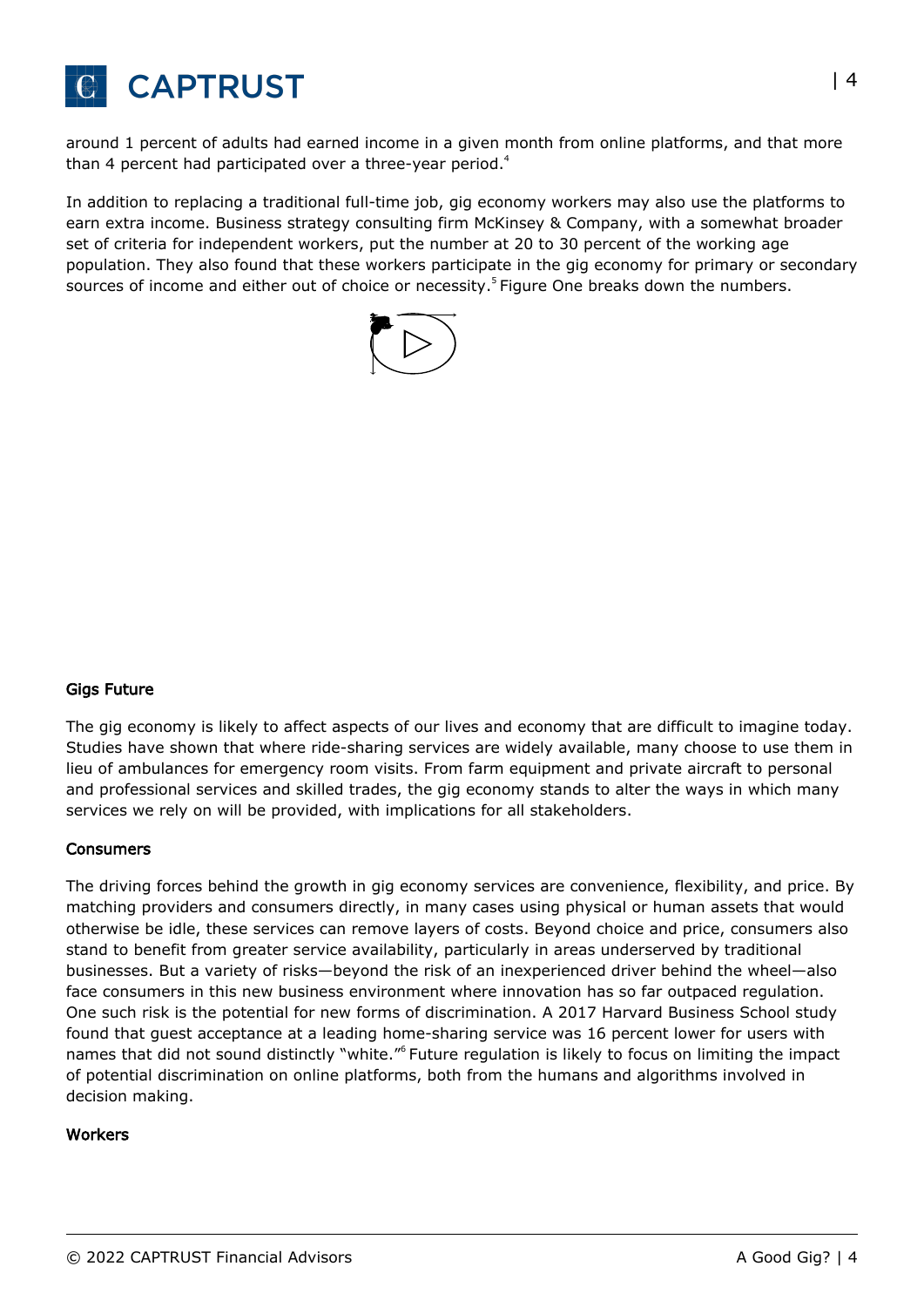

The balance of costs and benefits to workers is perhaps the most hotly debated aspect of the gig economy. The fundamental tradeoff to workers is one of flexibility versus security. The ability to clock in and clock out with a swipe of a smartphone screen empowers workers to create a work-life balance that meets their own unique circumstances, limitations, and obligations.

As the Pew Research Center's work on the gig economy shows (Figure Two), not surprisingly, alternate employment is most popular among younger and lower-income workers. The gig economy seemingly combines the more nomadic work preference of millennials with the always-connected-to-your-phone behavior of Generation Z.



Another group likely to benefit from the gig economy are skilled workers that have been marginalized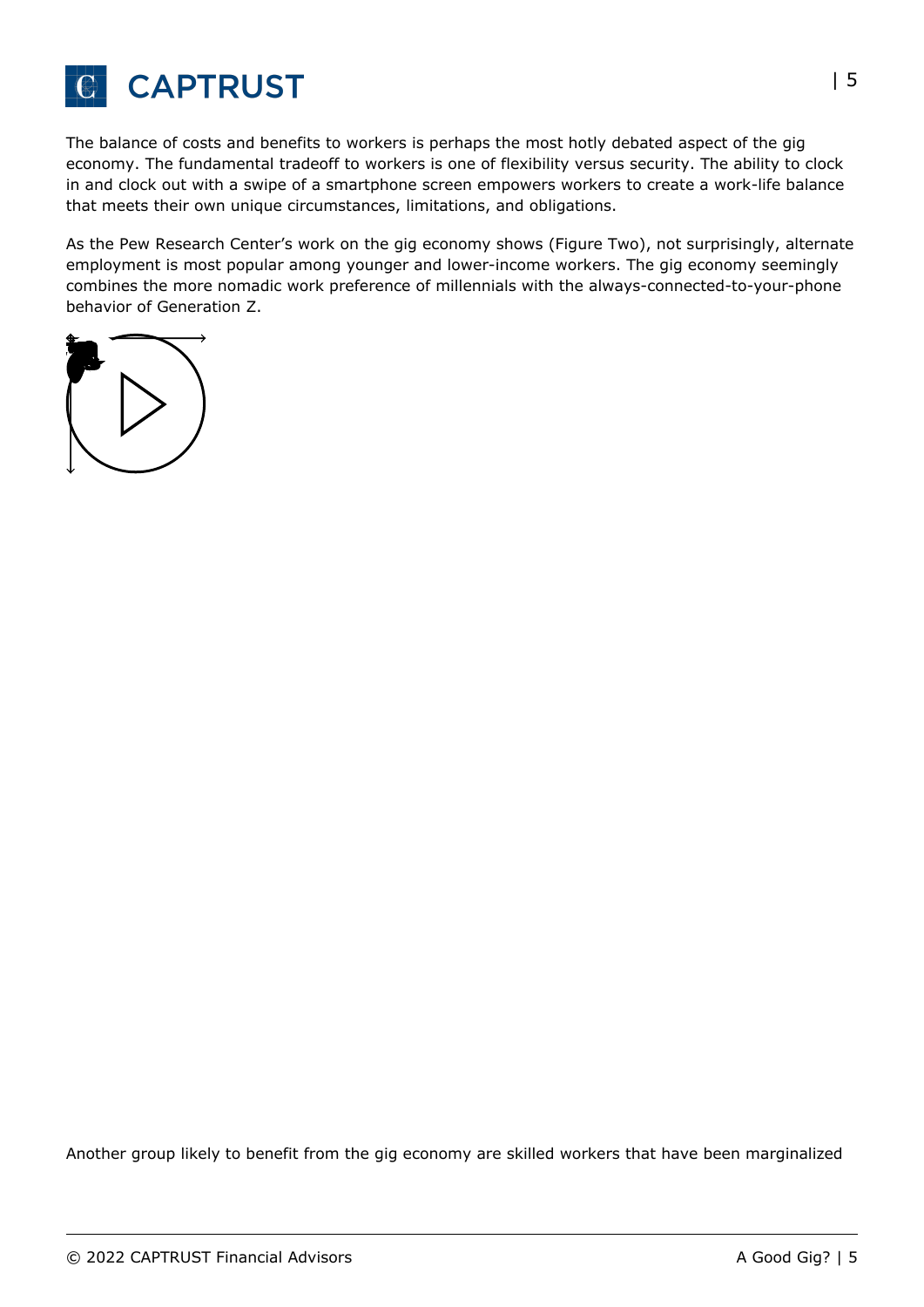

by the rigid requirements of traditional full-time work. As professor and author Diane Mulcahy explains, "Stay-at-home parents, retired people, the elderly, students, and people with disabilities now have more options to work as much as they want, and when, where, and how they want, in order to generate income, develop skills, or pursue a passion."

On the other side of the ledger are the costs and risks to workers. There is no free lunch, and the flexibility benefits of gig employment must come at a cost. Examples include:

- Greater income volatility and potentially lower incomes for the same types of work;
- Fewer workplace safety protections;
- Lack of valuable benefits packages typically provided by employers, including paid vacation and sick leave, health insurance, and retirement programs; and
- Tax complexity.

Taken together, these costs cause a dollar of gig earnings to be worth less than a dollar from traditional employment. Gig-oriented work can also take a toll on health, with studies suggesting that a decade of irregular work could lead to a cognitive decline of 6.5 years (compared to those working regular hours). $<sup>7</sup>$ </sup>

#### Businesses

As with most shifts in technology or consumer taste, the gig economy represents both opportunities and threats to traditional businesses. With unemployment at record lows and businesses of all types struggling to find qualified workers, the prospect of scaling the workforce on demand—and potentially without the overhead of benefit and employment costs—may be appealing in fields where skills are more commoditized and transferrable

At the same time, employers may face a new source of competition for their already scarce talent pool. Against this new form of competition for workers, the gig economy may prompt employers to extend similar types of flexibility to their own workers. And against new gig economy competitors, businesses will not just compete for workers—they will also compete for customers.

As always, there will be winners and losers, and the companies that thrive will be the ones most attuned to the shifting preferences of their customers. Of course, these preferences—and the challenges of how to fulfill them—are changing at a heightened pace, thanks to technology trends.

#### The Economy

A fundamental premise of the gig economy is that suppliers and consumers of goods and services can be matched directly and efficiently through technology. This has the potential to improve capital efficiency and productivity. But once again, these gains do not come without costs and risks.

How does the gig economy affect the American dream of a tidy house with two cars in the driveway? If consumers can easily rent homes, cars, boats, planes, recreational vehicles, and snowmobiles on demand, then the same asset base is able to meet the demands of a larger population of consumers, with perhaps a disinflationary impact to the economy.

Finally, a thorough look at the gig economy must consider public benefits and security programs, such as Social Security, unemploy-ment, and health and retirement systems. In an extension of the trend from employer-provided retirement security through traditional pension plans toward defined contribution plans like 401(k)s that share the responsibility for retirement savings between employers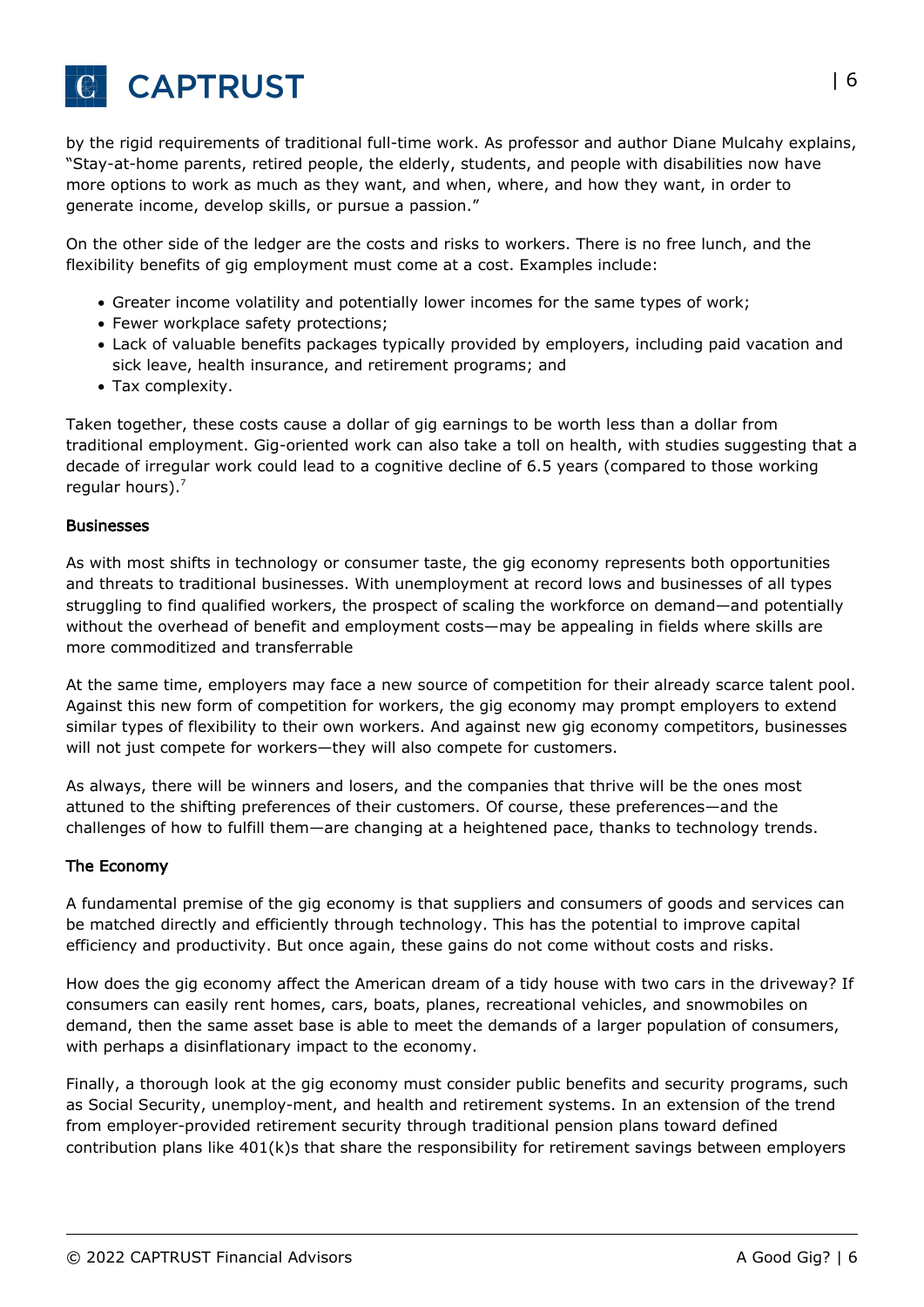

and workers, workers in a gig economy will bear even more of the responsibility for financial security and retirement savings.

#### A Gig in Transition

In my travels across the country for client meetings over the past few weeks, I've made it a point to ask ride-sharing service drivers about their experiences in the gig economy and their motivations. I've heard from drivers who are making ends meet while they:

- Take real estate and community college classes,
- Interview for jobs after college,
- Study for the bar exam after law school, and
- Save to start a new organic produce business.

In each of these cases, the gig job is not a long-term objective. Rather, it's a means to an end. If the availability of flexible, short-term work arrangements allows these individuals to start more businesses, retrain themselves, and acquire the skills required in our changing economy, it may be a small gig that leads to a much bigger stage. Only time will tell.

Sources:

Smith, Aaron, Shared, Collaborative and on Demand: The New Digital Economy, 2016.

<sup>2</sup> Yaraghi, Niam and Ravi, Shamika, *The Current and Future State of the Sharing Economy*, 2016.

 $\overline{1}$ bid.

<sup>+</sup>Farrell, Diana and Greig, Fiona, Paychecks, Paydays, and the Online Platform Economy, 2016.

<sub>,</sub><br>Manyika, James, Lund, Susan, Bughin, Jacques, Robinson, Kelsey, Mischke, Jan, and Mahajan, Deepa, "Independent work: Choice, necessity, and the gig economy," 2016.

6 Edelman, Benjamin, Luca, Michael, and Svirsky, Dan, "Racial Discrimination in the Sharing Economy: Evidence from a Field Experiment," 2016.

7 Marquié, Jean-Claude, Tucker, Philip, Folkard, Simon, Gentil, Catherine, Ansiau, David, "Chronic effects of shift work on cognition: findings from the VISAT longitudinal study," 2014.

## Author(s)